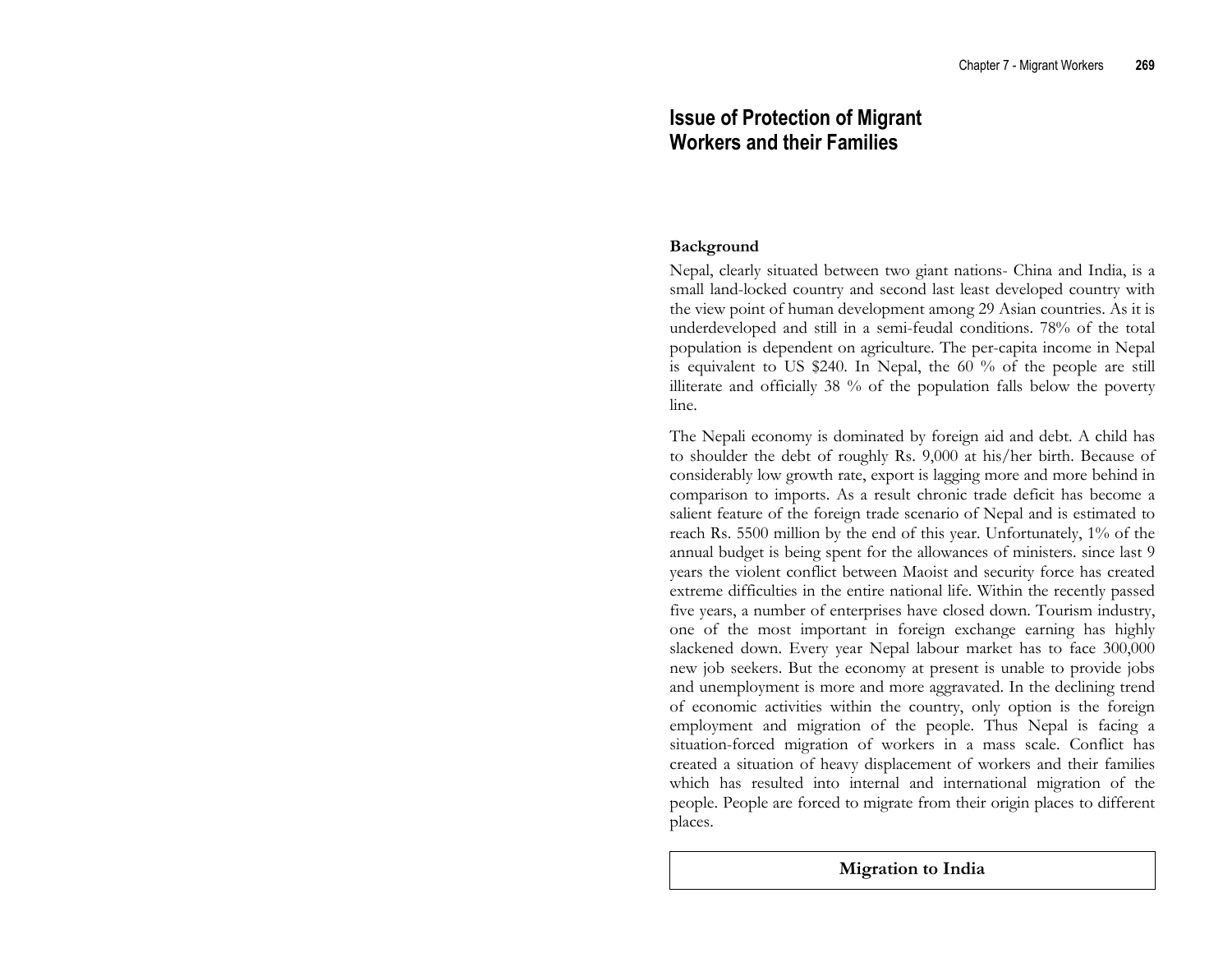When we talk about Nepali Migrant workers abroad, we cannot ignore the India-Nepal free border and open migration. Migration to India was begun early in 1816, when East India Company appointed Nepali citizens in their regiments. Since then, a large number of Nepali workers had migrated to India for the employment in tea-estates of Darjeeling, Asam for livestock farming, dairy and cultivation. At present, it is estimated that there are 7 million citizens of Nepali origin. The statistics cannot be denied in view of the large number of Nepali language speakers in Darjeeling (west Bengal), Asam, Sikkim and other states. In this context, we can memorize the 'Report on internal and international migration in Nepal' prepared by National Planning Commission in 1992. This report has mentioned that 2,74,968 Nepalese were in India in 1961. Since then, the experiences indicate that migration has increased much more. At present, the number of the people of Nepali origin is estimated to be 7 millions in India. All India Migrant Nepali Association has assumed that 50 % of the total Nepali in India are the citizens of Nepal. In recent years, a trend to work as agri-labourers in different states of India mainly in Punjab and Hariyana is fastly increasing among Nepali citizens. So the number as agri-labourers, service-workers, police and Army-men, porters, gatemen and the Kanchha (The hotel boys) working all over the India, is taken into consideration, can be claimed to be more than two millions in India. In this content, mentionable is the unfortunate statistics of 1,53,000 Nepali women engaged in sex-trade in different Indian cities as presented in " Sex-Trade in Nepal: Realities and challenges" written by Gauri Pradhan.

Regarding how many Nepali has been sent abroad by foreign employment agencies, we cannot find the actual statistical records as off-the record pushoff is heavier than the legal ones. Later on from 1980s, Nepali citizens started to flow towards Developed, Mid developed and Developing countries like; USA, UK, Australia, Japan, Western Europe, S. Korea, Taiwan, Hong Kong, Malaysia, Singapore, Middle East and others.

## History of Migration and Migrant Workers

## Sugauli Treaty:

On December 2, 1815, war between British India led by East India Company and Nepal came to the final negotiation to stop the war and restore the relation of peace and amity between two countries at Sugauli (which is now in India). In this treaty, East India Company and Nepal government agreed for the fixed border where Nepal was compelled to loose one third part of whole land and forced to fix the border up to Mechi river in East, Mahakali river in West and in South up to the hills. After this treaty British government offered Nepal government to recruit Nepalese citizens in their arm force.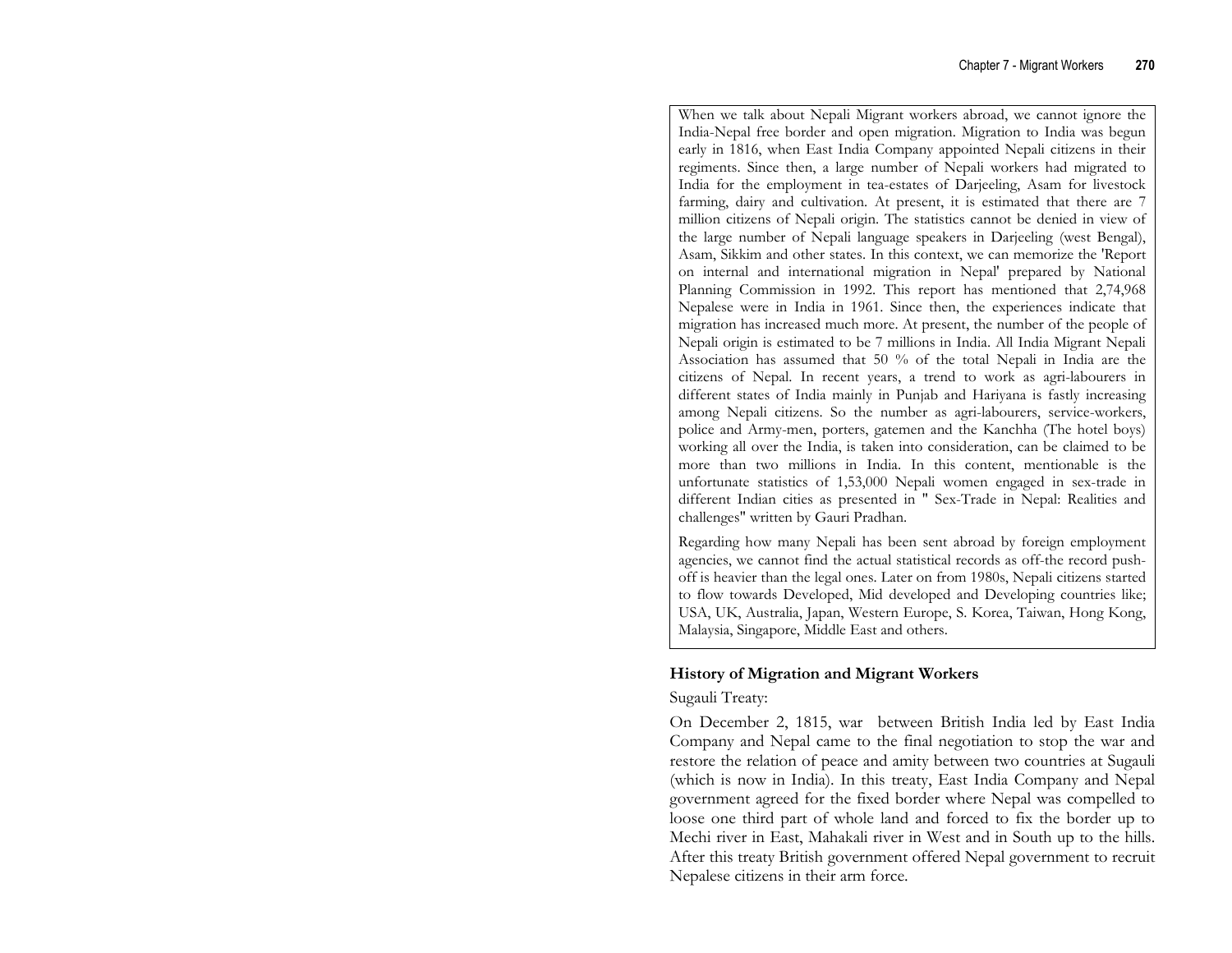Though in early time, Nepali citizens had been migrated to neighbour country India, Burma and to Tibet for job seek but it was not recorded officially. Firstly, on 1815-1816, British government appointed 4,650 Nepali citizens in British-Gurkha Regiment. To whom we call now as "Lahure" and it was the first legal migration to and still in continuation. At present days too, Gorkha-Regiment are in British and Indian Army. In those early days, Nepalese were forcibly used in arm force by colonial rulers in negotiation with the feudal rulers of Nepal.

## Migration to Overseas Countries:

Since 1980s, Nepali citizens began to move in different countries for employment and gainful earnings. But last two years record shows more sharp data of move-abroad. The choice of destination country by the migrating workers is divided in 5 categories depending on their socioeconomic condition. Such as a person whose family economic condition is good they move to an 'A' category countries and a person whose family economical condition is very low they move to 'E' category countries (see table no. 1) and nearby country like India. These categories show also the class of workers and their conditions.

HMG/Nepal has listed 16 countries where Nepali workers can be officially recruited through registered manpower agencies for foreign employment. These countries are: Saudi Arabia, Qatar, United Arab Emirates, Bahrain, Oman, Kuwait, Iraq, Malaysia, Hong Kong, Brunei, S. Korea, Saipan, Israel, Seychelles, Maldives and Macao. Even there are listed countries for overseas employment but Nepali citizens have been working in different countries with different status. Foreign employment is not only supporting good remittance also solving the problems of unemployment and poverty.

## Migrant Workers in Nepal

Although Nepal is one of the least developed country and sending country for human resources, the pressure of the migrant workers from abroad is considerable. In addition to the large number of Indian migrants coming through the open Nepal-India boarder, migrant workers from Germany, Japan, China, Pakistan, Philippines, Norway, Armenia, England, Denmark, USA, Bangladesh, Thailand, Russia, Holland, Australia, Switzerland, Malaysia, Italy, Kajakisthan, France, Ukraine etc. are also working in Nepal. The number of migrant workers in Nepal in April 1996 is 1998 as mentioned in a report by Department of Labour (DOL). The same report reveals that 643 migrant workers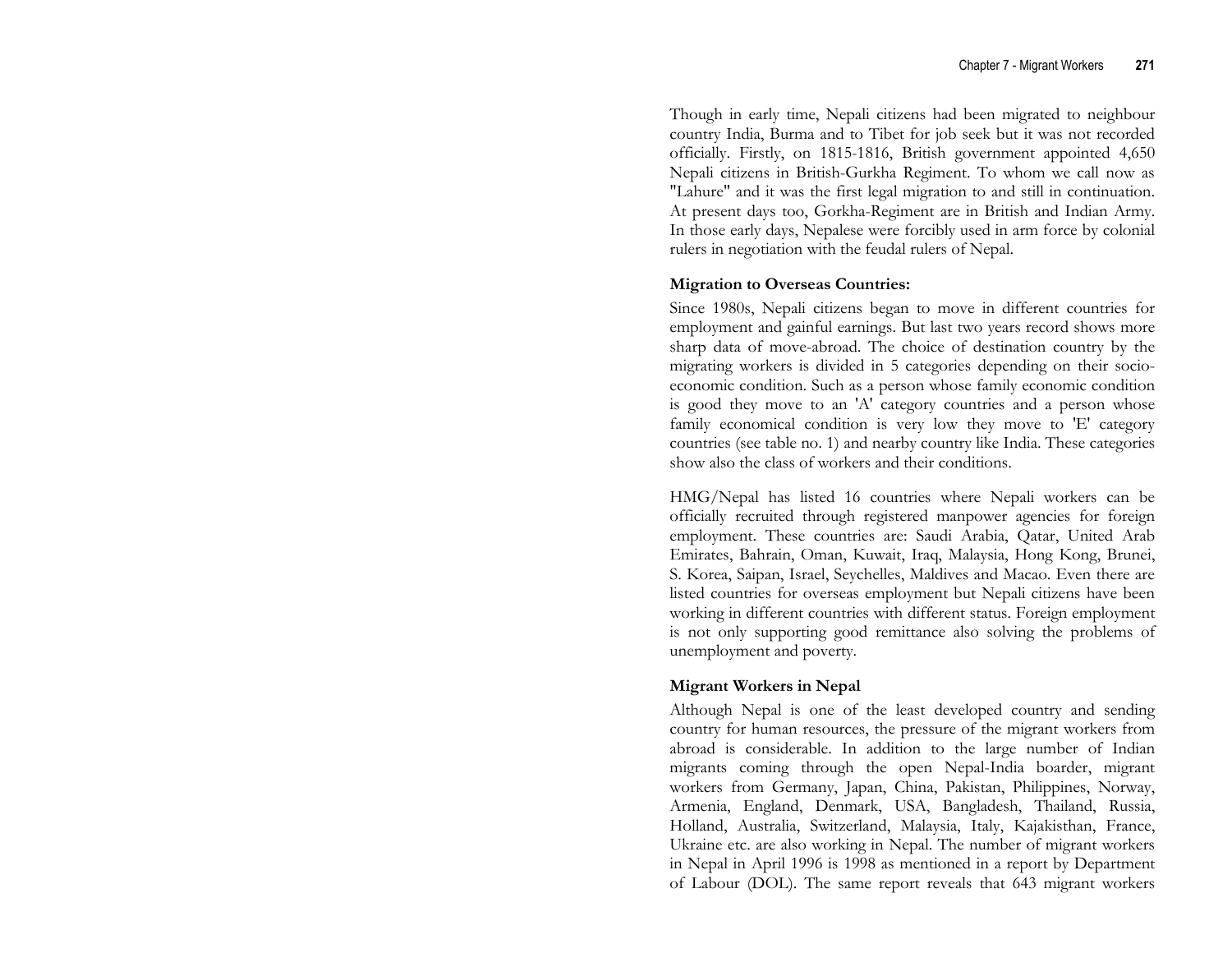have been given work-permit during 1991-96 March. According to DOL source, there are 2,126 Migrant up to September 1997. The number of workers from countries other than India does not seem increased.

But Government departments keep silence in connection with the number of Indian migrants working in Nepal. Two decades ago, Ministry of Foreign Affairs of India had mentioned in a context that there were 3.8 million Indian migrants in Nepal. But at the same time, another authentic/census source of India mentioned the number to be only 150,000. Along with these contradictory facts, the population census of Nepal 1971 gives the data to be 137,583. Except these, there are no reliable and authentic statistics, so we can just say, in the present context, that the number of Indian migrants in Nepal is very large. In practice, it is clear that almost 80% of the Indian migrants are from working class whatever be the actual number.

However, indicative is the study on ' Labour Market Information Collection' done by DOL in 1993/94. Among the 474 industrial units of 8 districts taken under the survey, 4052 were foreign migrant workers out of a total number of 26,351 workers, i.e. 15.37% foreign migrant workers of the 4052, where 18.56% were women workers and 81.44% the males. A similar study in the far eastern district of Nepal reveals the fact that 1807 workers were foreign migrants in altogether 48 industrial units, of which the percentages of high-skilled technicians 0.88%, administrative manpower 4.09%, skilled workers 5.93% and unskilled workers were 89.1% respectively. In accordance with these surveys, almost 98% of the foreign migrant workers were Indians. Although there are migrant workers in different Industrial Zone of Nepal in different working class but they are not facing any discrimination between local workers.

## The Conditions of Nepali Migrant Workers in Abroad

Numerous cases of intolerable sufferings of the Nepalese migrant workers have been found abroad. It is a bitter reality that Nepalese workers are accepted in East and South East Asia as well as Gulfcountries only because they are cheap and they do whatever job they get. Among those working in South Korea, 50 have been killed and more than 200 have returned as disabled. Every month about 10 Nepali workers are dieing in the gulf countries.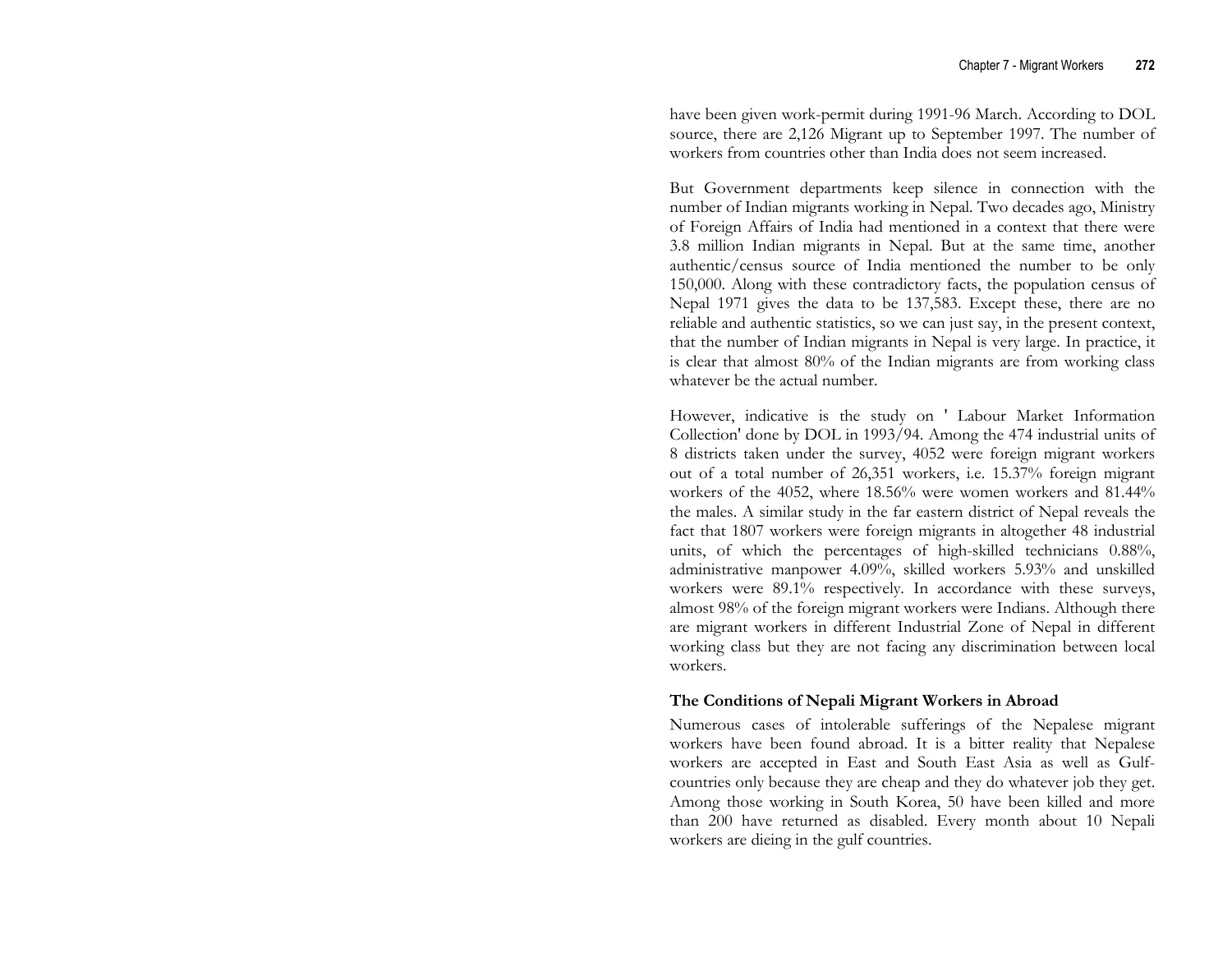Regarding the exploitation of Nepali migrants, Asha Maya Thapa, who had been working in HK up to 1996, is also an example. She was severely suffering of jaundice and pneumonia and had 2.5 pint of blood in her body when she was ousted from the job. Unofficial sources from Ministry of Foreign Affair reveal that nearly 100 Nepali Migrant workers are dieing each month abroad and about 100,000 Nepali are moving for overseas employment per year.

Although Nepal government has opened 16 countries officially for foreign employment but it is not included for skilled workers. So, Nepali Migrant workers are divided only in two categories as Semi-Skilled Workers and Unskilled Workers (see table no3). On Semi-Skilled category most of them are the educated male and female from middle and lower middle class families who go abroad with a hope to earn much within a short period. The large number among them works as undocumented. Nepalese, whether by trainee visa or by illegal measures, used to reach their destination countries after paying considerably huge amount to the middle man or the so called employment agencies. They have been generally forced to work on semi skilled works depending upon labour market of each country. In Unskilled category, most of them are from low class families going abroad for family-survival. These people use to go to Middle East and neighbour country India. Most of them use to work as industrial Labour, cleaner and sweepers, farm labour, watchmen and security guards. Women workers are the major sufferers among the Nepali migrant workers. Thousands and thousands of Nepali women in India have been smuggled and sold for prostitution or forcibly used in sex trade by criminal groups that the government and the social movement could not eliminate in spite of constant efforts.

On the other hand, the pains and sufferings of those who entered Singapore and Malaysia without work-permit are also horrifying. They have been put into jail and tortured in an inhumane manner. Many men power agencies had sent Nepali workers to Middle East countries without concrete agreement with concerned employer's or agencies in the destination countries, which is creating big problems to Nepali migrant workers. The case of Iraq is an example, where so-called foreign employment agencies are responsible. In 1997, the Ministry of Labour/ HMG had constituted a commission-"Commission for the Investigation of Irregularity in Foreign Employment" to unmask those agencies. Some of the exploitative agencies, leaving the Nepalese workers helpless in foreign territories after sucking the maximum amount, have also been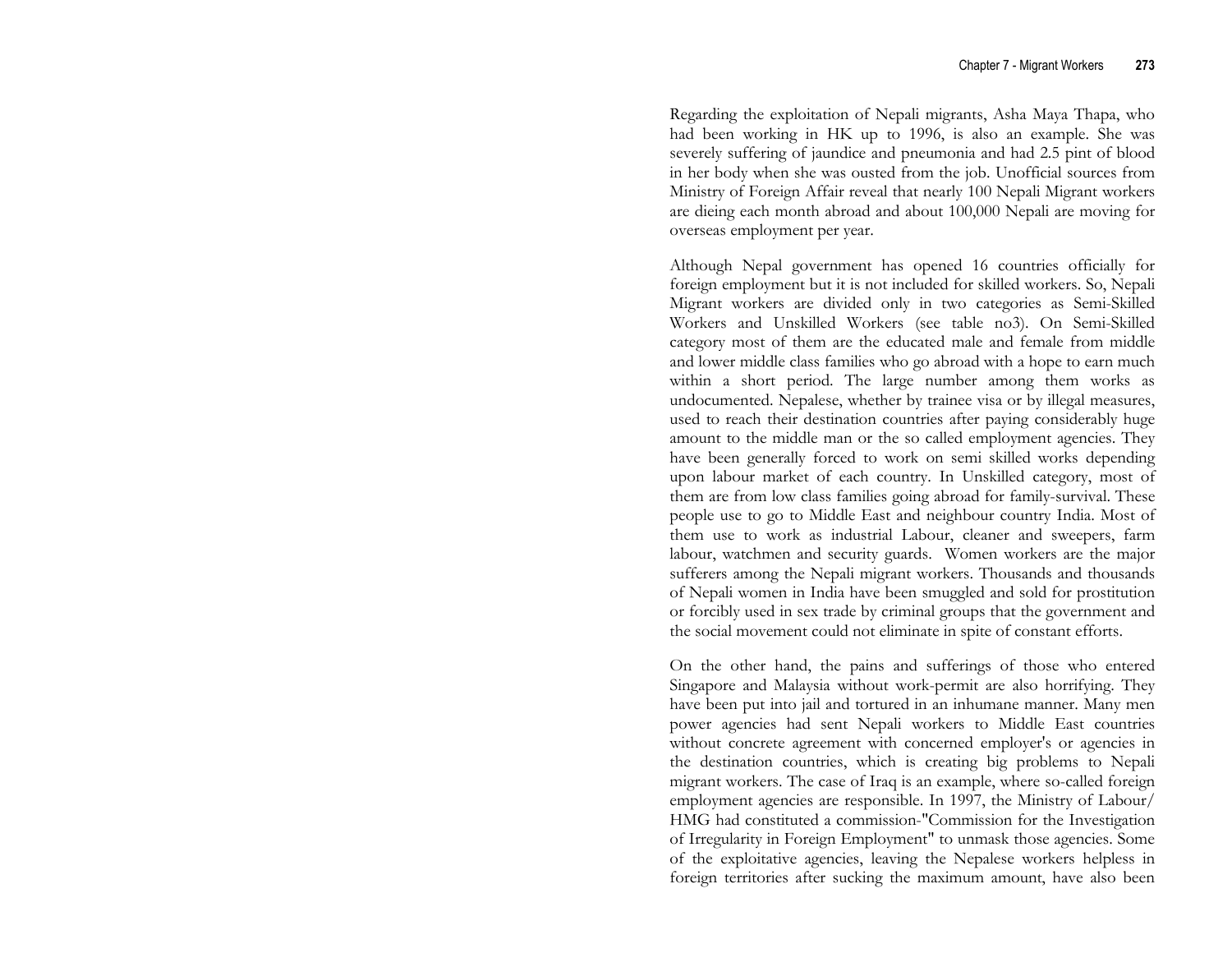tapped under government action, but still it is insufficient. At present, the Ministry of Labour & Transport Management is trying to regulate the foreign employment business and is trying to develop control mechanism.

#### GEFONT and the Migrant Workers

GEFONT, in its second national congress in 1996, had adopted an important document covering the outlook, concept and position of GEFONT on National Labour Policy. In this document, the issue of foreign employment and migrant workers is analyzed.

GEFONT is of view that uninterrupted flow of capital from the developed countries can be balanced through the labour-export of the developing ones. The scope of traditional foreign employment in military service is, now, very little and declining, but the attraction towards foreign employment is increasing day by day due to lack of gainful employment within the country. However, as mentioned above, there is neither diplomatic protection for them, nor easy and secured remittance of their earnings to Nepal. Thus, for their protection and rights, GEFONT has been working through its migrant section and has now launched a separate Migrant Desk this year. GEFONT Support groups were early established in HK, South Korea, Japan, India and some of the Gulf countries. Now further efforts are being launched to establish such support groups in all possible countries where Nepali migrant workers are working. Also GEFONT-Migrant Desk is doing case counselling, preparing for pre-departure and awareness programs, news and data collection and policy issue for safe job. GEFONT, has also made a provision that representatives from the support group of each country can participate in its National congress. Although we are active for the protection of their interests, we feel that they have to be trained and be given orientation in some issues and that the government should be warned in some policy issues.

## Life of Returnee Migrant Workers in Nepal

All the dream of migrant workers may not change into reality. The life of ex-migrant worker in Nepal after return from abroad is both sweet and sour. Positive and Negative reflection can be found in their life. Some of the returnees have been involved in different professions based on their gained skill from their migrant life. Some as tourist guide for particular language and restaurant owner of different continental food make their life easy and happy. On the other hand, some of them are very confused.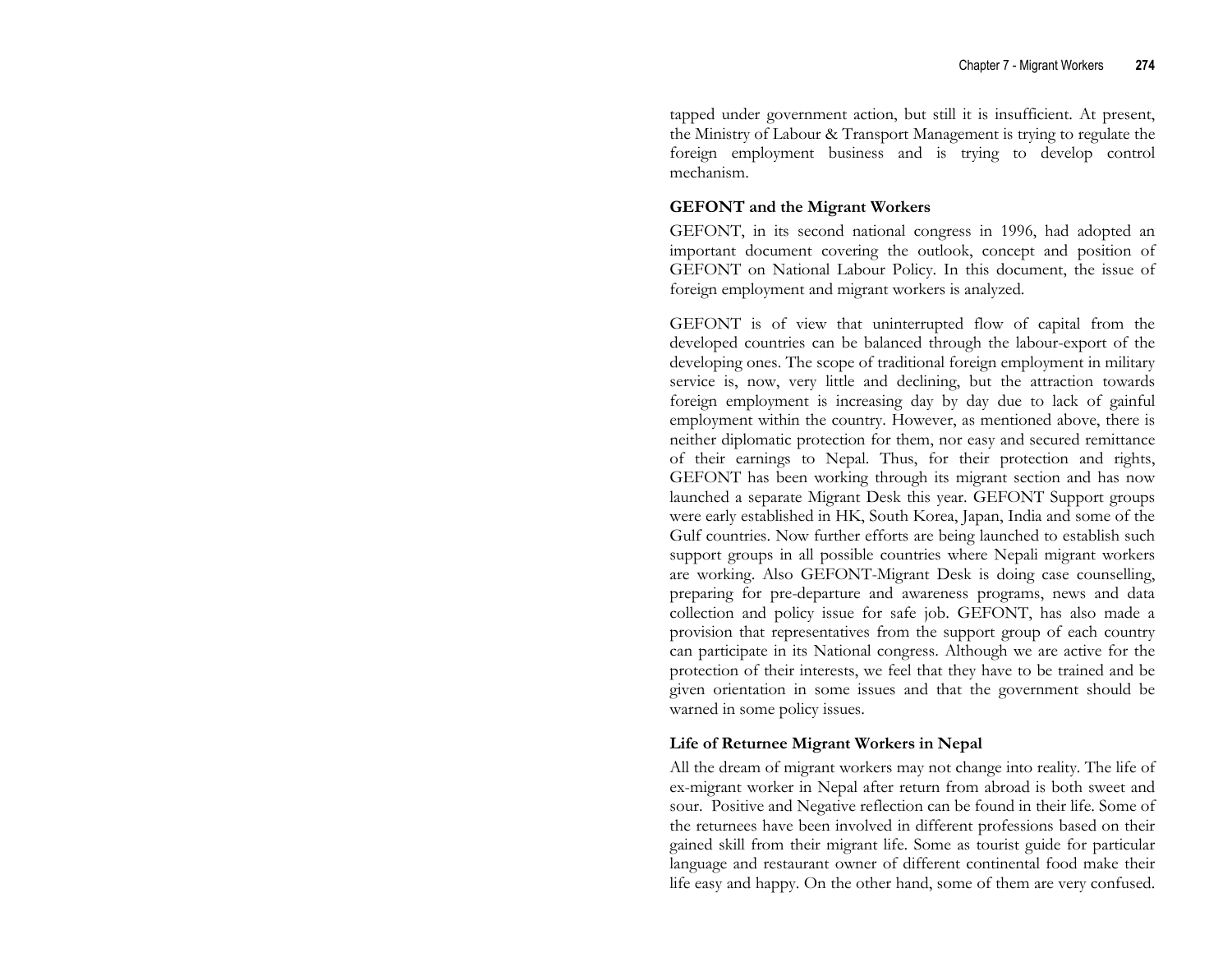Whatever knowledge and skill they gained abroad are not practical in Nepali context and it is very hard to find out the same technology in Nepal. The business environment is not favourable for investment and it is hard to make a decision to invest all their earning in particular business. Ex-migrant workers do not feel comfortable even to work in Nepal after their return because the earning in Nepal in comparison is nothing and it is also very hard to find any job in Nepal. Most returnees are unemployed. Only 10% are able to get different job and remaining are trying to go aboard for better work again. Government itself has no Reintegration Plan and present poor economic condition is forcing to move abroad again.

The story of women returnees is different. Because of the dominating patriarchy in the society, women are looked at negatively. Socially, the life of women is more complicated then men.

#### Conclusion

As we know, we South Asian countries are mostly sending country of labour and human resource to Developed and Developing countries. We are facing similar condition of foreign employment and migration towards neighbourhood country. Therefore joint or common strategy for protection of South Asian Migrant workers while working outside South Asia is necessary. Efforts of different stakeholders, organizations and institutions in different level both national & international is essential for better life of migrant workers and returnee migrant workers. Migration within the subregion of South Asia is also to be regularised and exploitations have to be minimised. A joint effort is necessary to support and to solve the problems of South Asian workers.

For the protection of South Asian migrant workers there should be understanding, sharing, networking and flow of information between the trade unions, labour supportive organizations, civil society organizations and other stakeholders in each of the countries Efforts and lobbying should be expanded at SAARC diplomatic level. Every government should have a clear policy on the investment of remittance. Ex-migrant workers should be motivated for investment and the government should provide different investment schemes. Learning from the miserable life of the ex-migrant workers, government should make people aware about the migration and should strictly control human smuggling.